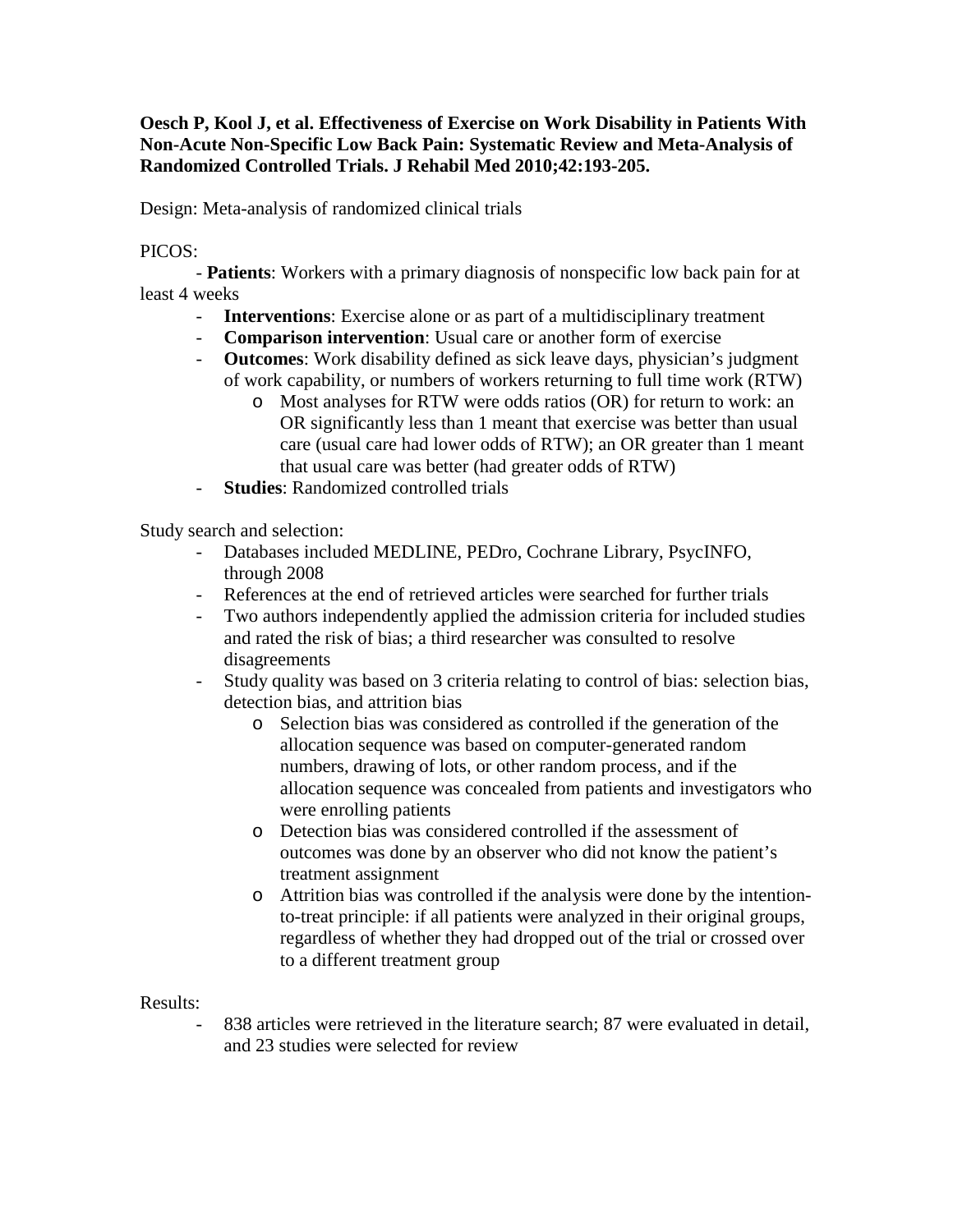- Most of the article rejections were done either because the primary diagnosis was other than nonspecific low back pain (n=26) or because less than 90% of the patients were available for the job market  $(n=13)$
- Of the 23 studies selected for review, 20 had data presented in a form that was suitable for meta-analysis
	- o 17 studies had data comparing exercise with usual care
	- o 11 studies had data comparing two types of exercise
	- o Trials comparing 2 forms of exercise with usual care were treated as 2 trials, with the same sample size of usual care equally divided between the 2 exercise intervention groups
- Exercise dose was determined by the number of hours of supervised treatment sessions and their duration; interventions with at least 17 hours of supervised exercise were classed as high-dose, and interventions with less than 17 hours of supervised exercise as low dose
- Short-term follow-up was defined as the measurement closest to 4 weeks, intermediate terms as closest to 6 months, and long-term as closest to 12 months
- In the short term, there was not a statistically significant difference for work disability for 5 high-quality studies with 6 comparisons involving 1030 workers
	- o Odds ratio (OR) was 0.80 in favor of exercise, but the 95% confidence interval (CI) was from 0.51 to 1.25
- In the intermediate term, 4 high-quality studies with 5 comparisons involving 971 workers showed no significant effect of exercise in reducing work disability
	- o OR was 0.78, 95% CI, 0.45-1.34
- In the long term, 8 high-quality studies involving 1992 workers showed a significant effect of exercise in reducing work disability
	- o OR was 0.66; 95% CI, 0.54-0.91
- Although the OR did not reach statistical significance, there was a trend toward greater RTW success when the exercise involved more supervision and had a behavioral treatment approach
- No one exercise intervention was shown to be superior to others
- High-dose exercise did not have a greater effect than low dose exercise

Authors' conclusions:

- The OR of 0.66 for RTW in the long term means that the odds of improvement in work disability are 34% lower if only usual care, rather than exercise, is given
- There was considerable heterogeneity in the estimate of the effect of exercise between studies, even though all but one of the studies were done in Europe, with similar social systems
- There was not an expected dose-response relationship between exercise and RTW, but this must be interpreted with caution, because of incomplete reporting and the lack of the amount of exercise actually done in the homebased exercise programs